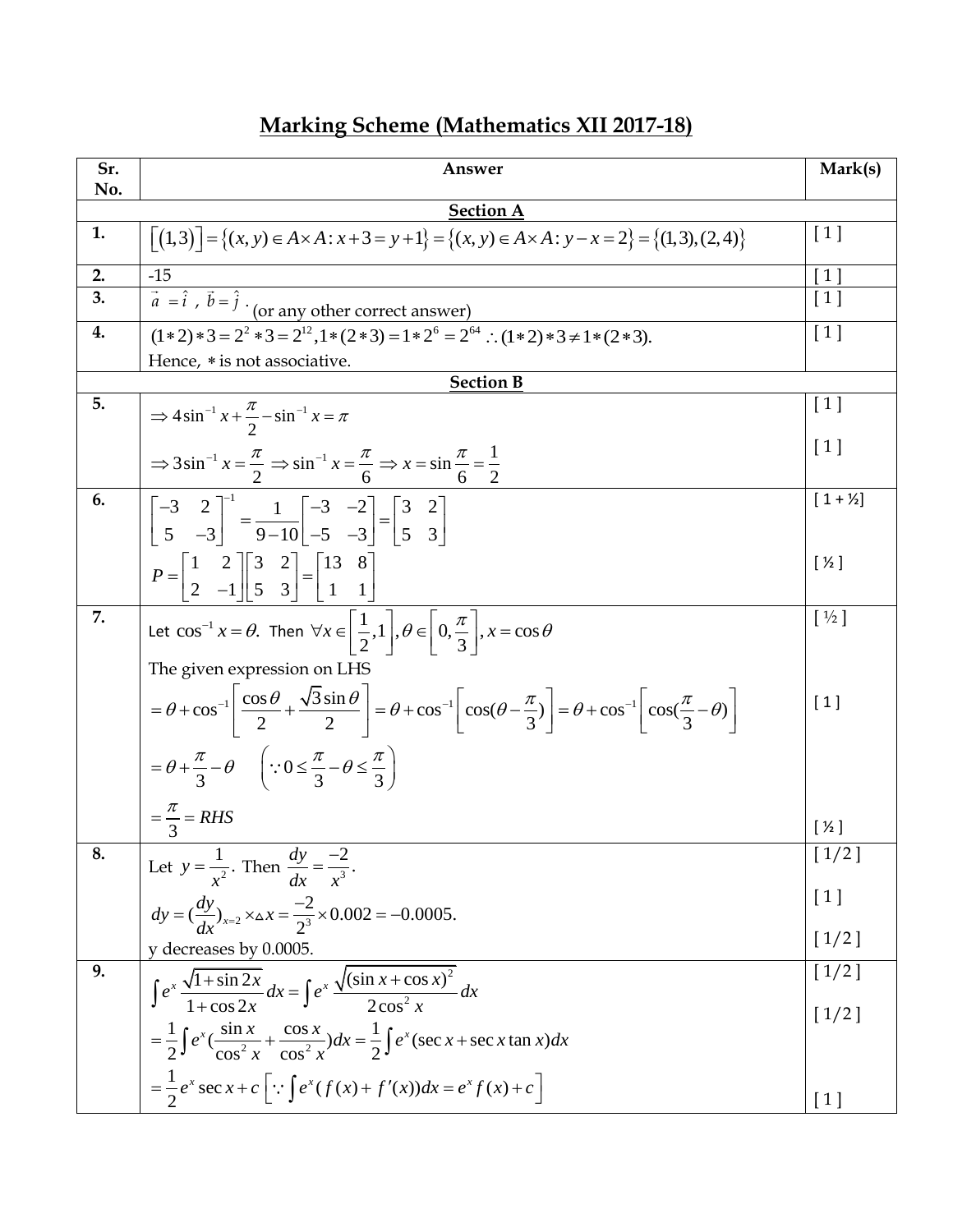| 10. | $ax^2 + by^2 = 1 \implies 2ax + 2byy_1 = 0 \implies ax + byy_1 = 0$<br>(1)                                                                                                                                                                          | $[1/2]$            |
|-----|-----------------------------------------------------------------------------------------------------------------------------------------------------------------------------------------------------------------------------------------------------|--------------------|
|     | $\Rightarrow a+b[yy_2+y_1^2]=0 \Rightarrow a=-b[yy_2+y_1^2]$<br>(2)                                                                                                                                                                                 | $\lceil 1 \rceil$  |
|     | Substituting this value, for a in the equation (1), we get,<br>$-b[yy, +y_1^2]x + byy_1 = 0 \implies x[yy_2 + y_1^2] = yy_1$ . Hence verified                                                                                                       | $[1/2]$            |
|     |                                                                                                                                                                                                                                                     |                    |
| 11. | $\vec{a} = 2\hat{i} - \hat{j} + \hat{k}$ , $\vec{b} = \hat{i} - 2\hat{j} + \hat{k}$ , $\vec{a} \cdot \vec{b} = 5$ , $ \vec{b}  = \sqrt{6}$ .                                                                                                        | $[1/2]$            |
|     | The required Projection (vector) of $\vec{a}$ on $\vec{b} = \frac{\vec{a} \cdot \vec{b}}{ \vec{b} ^2} \vec{b}$                                                                                                                                      | $\lceil 1 \rceil$  |
|     | $=\frac{5}{6}(\hat{i}-2\hat{j}+\hat{k}).$                                                                                                                                                                                                           | $[1/2]$            |
| 12. | $P(B/A) = \frac{P(A \cap B)}{P(A)} \Rightarrow P(A \cap B) = 0.4 \times 0.6 = 0.24$                                                                                                                                                                 | $\lceil 1 \rceil$  |
|     | $P(A/B) = \frac{P(A \cap B)}{P(B)} = \frac{0.24}{0.80} = \frac{3}{10}$                                                                                                                                                                              | $\lceil 1 \rceil$  |
|     | <u>Section (</u>                                                                                                                                                                                                                                    |                    |
| 13. | Let $\Delta_1 = \begin{vmatrix} a^3 - 1 & 0 & a - a^4 \ 0 & a - a^4 & a^3 - 1 \end{vmatrix} = \begin{vmatrix} C_{11} & C_{12} & C_{13} \ C_{21} & C_{22} & C_{23} \ C & C & C \end{vmatrix}$                                                        | $\left[ 2 \right]$ |
|     | Where $C_{ij}$ = the cofactor of $a_{ij}$ and $a_{ij}$ = the (i, j)th element of determinant $\Delta$ .<br>We know that $\begin{vmatrix} C_{11} & C_{12} & C_{13} \\ C_{21} & C_{22} & C_{23} \\ C_{21} & C_{22} & C_{23} \end{vmatrix} = \Delta^2$ | $[1]$              |
|     | $\therefore \Delta_1 = \Delta^2 = (-4)^2 = 16$                                                                                                                                                                                                      | $\lceil 1 \rceil$  |
| 14. | Since, f is differentiable at 1, f is continuous at 1. Hence,                                                                                                                                                                                       |                    |
|     | $\lim_{x\to 1^+} f(x) = \lim_{x\to 1^+} (2x+1) = 3$                                                                                                                                                                                                 | $[1]$              |
|     | $\lim_{x\to 1^{-}} f(x) = \lim_{x\to 1^{-}} (ax^{2} + b) = a + b$                                                                                                                                                                                   | $[1/2]$            |
|     | $f(1) = 3$<br>As f is continuous at 1, we have $a + b = 3$ (1)                                                                                                                                                                                      | $[1/2]$            |
|     | $Lf'(1) = \lim_{h \to 0^+} \frac{f(1-h) - f(1)}{-h} = \lim_{h \to 0^+} \frac{a(1-h)^2 + b - 3}{-h}$                                                                                                                                                 | $\left[1/2\right]$ |
|     | $=\lim_{h\to 0^+}\frac{a+ah^2-2ah+b-3}{-h}=\lim_{h\to 0^+}(-ah+2a)$ (using (1))                                                                                                                                                                     | $[1/2]$            |
|     | $= 2a$<br>$Rf'(1) = \lim_{h \to 0^+} \frac{f(1+h) - f(1)}{h} = \lim_{h \to 0^+} \frac{2(1+h)+1-3}{h} = 2.$                                                                                                                                          | $[1/2]$            |
|     | As f is differentiable at 1, we have $2 a = 2$ , i. e., $a = 1$ and $b = 2$ .<br><b>OR</b>                                                                                                                                                          | $[1/2]$            |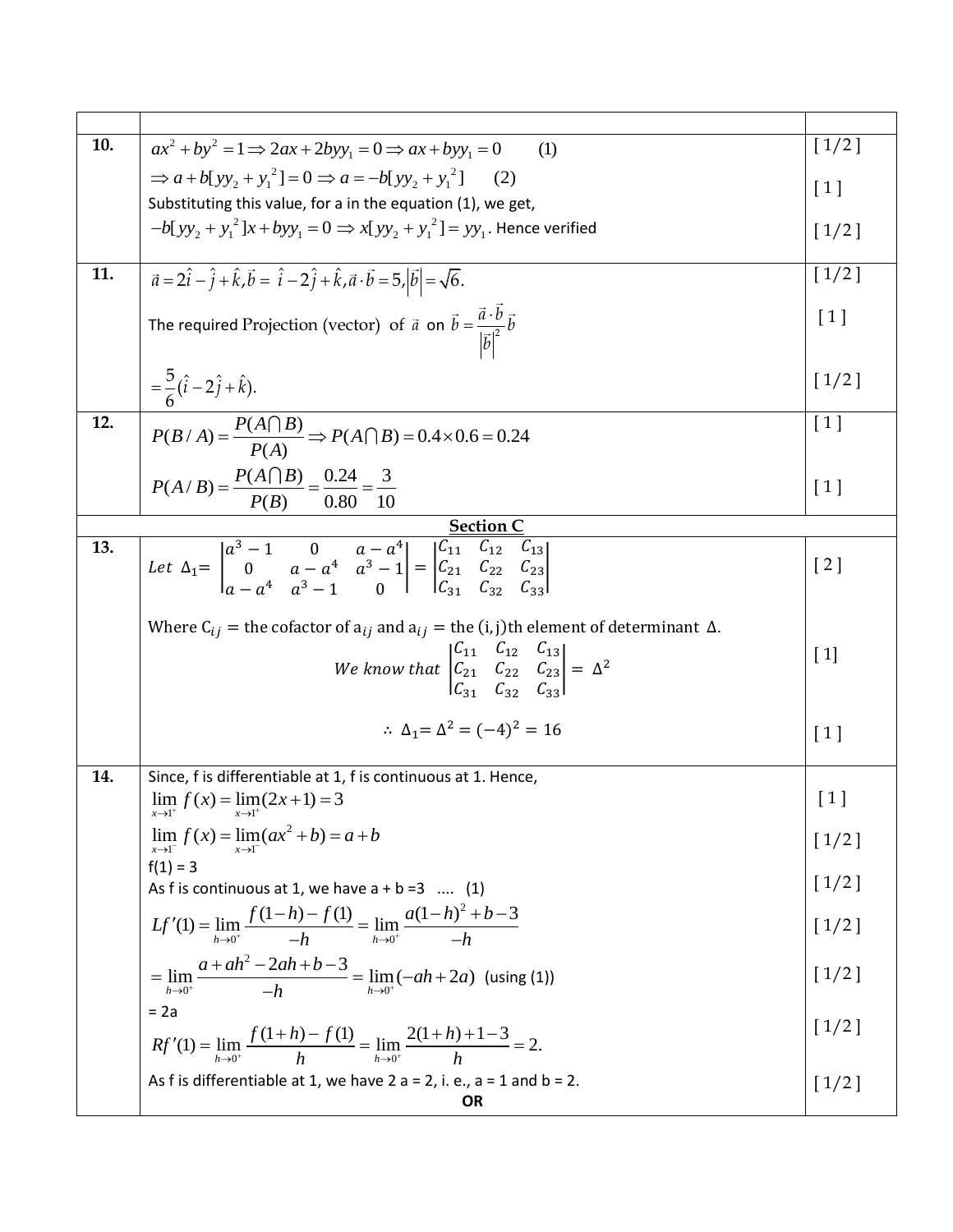|     | $\lim_{x \to 0^{-}} f(x) = \lim_{x \to 0^{-}} \frac{x + \sin x}{\sin(a+1)x}$                                                                                                                                            | $[1/2]$                      |
|-----|-------------------------------------------------------------------------------------------------------------------------------------------------------------------------------------------------------------------------|------------------------------|
|     | $= \lim_{x \to 0^{-}} \frac{1 + \frac{\sin x}{x}}{\frac{\sin(a+1)x}{(a+1)x}(a+1)} = \frac{2}{a+1}$                                                                                                                      | $[1/2]$                      |
|     | $\lim_{x\to 0^+} f(x) = \lim_{x\to 0^+} 2 \frac{e^{\sin bx} - 1}{bx}$                                                                                                                                                   | $[1/2]$                      |
|     | $=\lim_{x\to 0^+}2\frac{e^{\sin bx}-1}{\sin bx}\times\frac{\sin bx}{bx}=2$<br>$f(0) = 2.$                                                                                                                               | $[1/2]$<br>$[1/2]$           |
|     | For the function to be continuous at 0, we must have $\lim_{x\to 0^+} f(x) = \lim_{x\to 0^-} f(x) = f(0)$<br>i.e., we must have $\frac{2}{a+1} = 2 \Rightarrow a = 0$ ; b may be any real number other than 0.          | $[1/2]$<br>$\lceil 1 \rceil$ |
| 15. | $y = \log(\sqrt{x} + \frac{1}{\sqrt{x}})^2 = 2\log(\frac{x+1}{\sqrt{x}}) = 2[\log(x+1) - \frac{1}{2}\log x]$                                                                                                            | $[1]$                        |
|     | $y_1 = 2[\frac{1}{x+1} - \frac{1}{2} \times \frac{1}{x}] = \frac{x-1}{x(x+1)}$<br>(1)                                                                                                                                   | $\lceil 1 \rceil$            |
|     | $y_2 = \frac{x(x+1)-(x-1)(2x+1)}{x^2(x+1)^2} = \frac{-x^2+2x+1}{x^2(x+1)^2}$                                                                                                                                            | [1]                          |
|     | $\Rightarrow$ x(x+1) <sup>2</sup> y <sub>2</sub> = $\frac{-x^2 + 2x + 1}{x}$ = $\frac{2x - (x+1)(x-1)}{x}$ = 2 - (x+1) <sup>2</sup> y <sub>1</sub><br>(using(1))<br>⇒ $x(x+1)^2 y_2 + (x+1)^2 y_1 = 2$ . Hence, proved. | $\lceil 1 \rceil$            |
| 16. | When y = 0, we have $(x - 1)(x^2 + x + 1)(x - 2) = 0$ , i.e., x = 1 or 2.                                                                                                                                               | $[1/2]$                      |
|     | $\frac{dy}{dx} = x^3 - 1 + (x - 2)3x^2 = 4x^3 - 6x^2 - 1$                                                                                                                                                               | $[1/2]$                      |
|     | $\left(\frac{dy}{dx}\right)_{(1,0)} = -3$                                                                                                                                                                               | $\lfloor 1/2 \rfloor$        |
|     | $\left(\frac{dy}{dx}\right)_{(2,0)} = 7$ .<br>The required equations of the tangents are $y - 0 = -3(x - 1)$ or, $y = -3x + 3$<br>and $y - 0 = 7(x - 2)$ or, $y = 7x - 14$ .                                            | [2]                          |
|     | <b>OR</b>                                                                                                                                                                                                               |                              |
|     | Domain f = (-1, $\infty$ ) $f'(x) = \frac{-3}{1+x} + \frac{4}{(2+x)} + \frac{4}{(2+x)^2} = \frac{x(x+4)}{(1+x)(2+x)^2}$ .                                                                                               | [1]                          |
|     | $f'(x)=0 \Rightarrow x=0$ [ $x \neq -4$ as $-4 \notin (-1, \infty)$ ].                                                                                                                                                  | [1]                          |
|     | In (-1, 0), $f'(x) = \frac{(-ve)(+ve)}{(+ve)(+ve)} = -ve$ . Therefore, f is strictly decreasing in (-1, 0].                                                                                                             | [1]                          |
|     | In $(0, \infty)$ , $f'(x) = +ve$ . Therefore, f is strictly increasing in $[0, \infty)$ .                                                                                                                               | $\lceil 1 \rceil$            |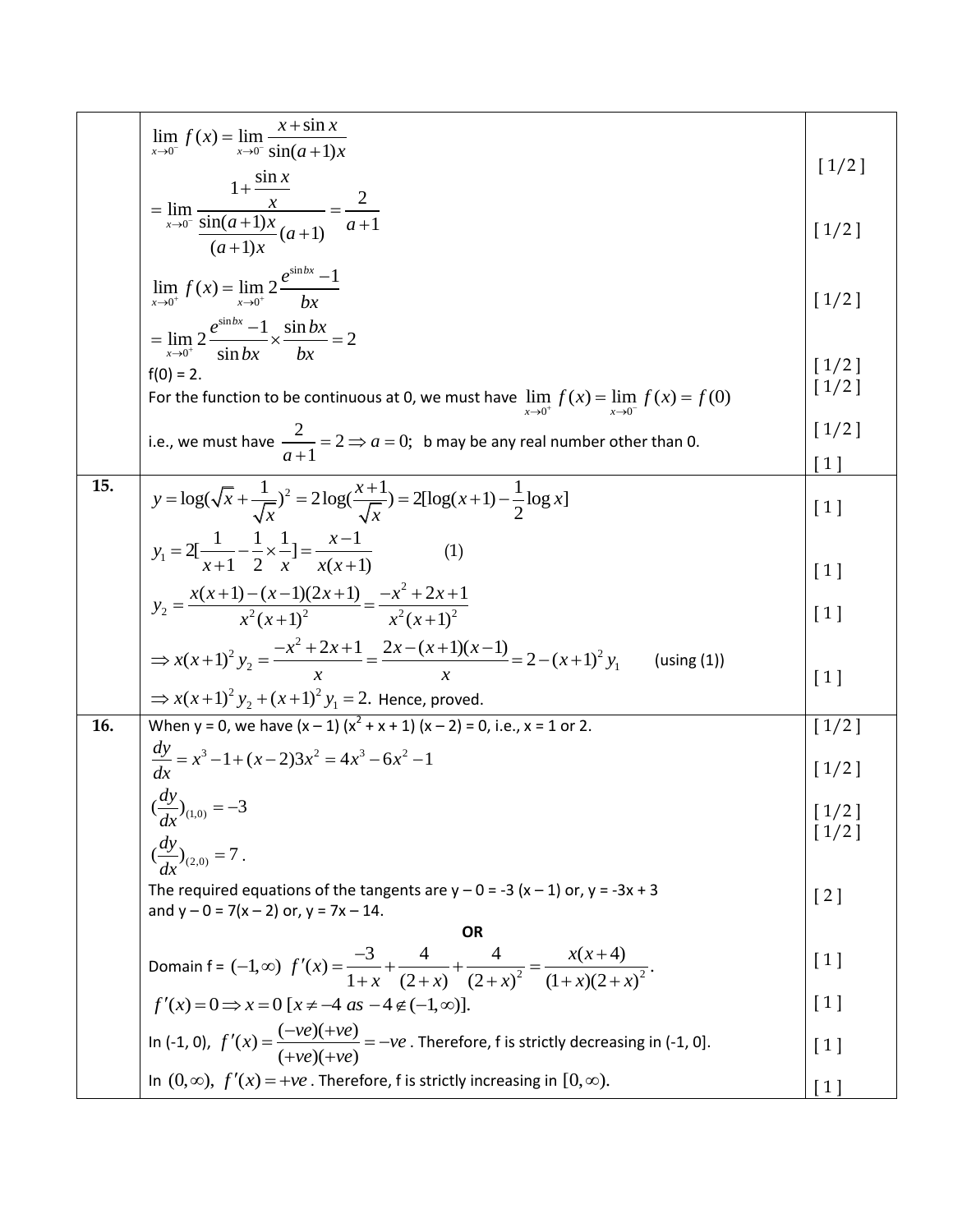| 17. | We have $C(x) = x^3 - 45x^2 + 600x$ , $10 \le x \le 20$ . For the time being we may assume that<br>the function $C(x)$ is continuous in $[10, 20]$ .             | $[1]$       |
|-----|------------------------------------------------------------------------------------------------------------------------------------------------------------------|-------------|
|     | $C'(x) = 3x^2 - 90x + 600 = 3(x-10)(x-20)$                                                                                                                       |             |
|     | $C'(x) = 0$ if $x = 10$ or $x = 20$ . But, 10, 20 $\notin (10, 20)$ .                                                                                            |             |
|     | Therefore, the maximum or the minimum value will occur at the points.                                                                                            | $[1]$       |
|     | $C(10) = 2500, C(20) = 2000.$                                                                                                                                    |             |
|     | Hence, the person must place the order for 20 trees and the least amount to be spent = Rs<br>2000.                                                               | $[1]$       |
|     | Value: The person cares for a healthy environment despite being economically<br>constrained.                                                                     | $[1]$       |
|     |                                                                                                                                                                  |             |
| 18. | $\int \frac{\sec x}{1+\cos ecx} dx = \int \frac{\sin x}{\cos x (1+\sin x)} dx = \int \frac{\sin x \cos x}{(1+\sin x)^2 (1-\sin x)} dx$                           | [1]         |
|     | $=\int \frac{t}{(1+t)^2(1-t)} dt$ [sin $x = t \Rightarrow \cos x dx = dt$ ]                                                                                      |             |
|     | $\frac{t}{(1+t)^2(1-t)} = \frac{A}{1+t} + \frac{B}{(1+t)^2} + \frac{C}{1-t} \Rightarrow t = A(1+t)(1-t) + B(1-t) + C(1+t)^2$                                     |             |
|     | (an identity)<br>Put $t = -1$ , $-1 = 2B$ , i.e., $B = -\frac{1}{2}$ . Put, $t = 1$ , $1 = 4C$ , i.e., $C = \frac{1}{4}$ . Put $t = 0$ , $0 = A + B + C$ , which | $[1+1/2]$   |
|     | gives A = $\frac{1}{4}$ .                                                                                                                                        |             |
|     | Therefore the required integral $=\frac{1}{4}\int \frac{1}{1+t}dt + \frac{-1}{2}\int \frac{1}{(1+t)^2}dt + \frac{1}{4}\int \frac{1}{(1-t)}dt$                    |             |
|     | $=\frac{1}{4}\log 1+t +\frac{-1}{2}\times\frac{-1}{1+t}-\frac{1}{4}\log 1-t +c$                                                                                  |             |
|     | $=\frac{1}{4}\log  1+\sin x +\frac{1}{2}\times \frac{1}{1+\sin x}-\frac{1}{4}\log  1-\sin x +c$                                                                  | $[1 + 1/2]$ |
| 19. | The given differential equation is $ye^{y} dx = (y^{3} + 2xe^{y})dy$ , $y(0) = 1$                                                                                | [1]         |
|     | or, $\frac{ye^y}{(y^3 + 2xe^y)} = \frac{dy}{dx}$ or, $\frac{dx}{dy} + (-\frac{2}{y})x = \frac{y^2}{e^y}$ , which is linear in x.                                 |             |
|     | I. F. = $e^{\int \frac{-2}{y}dy} = e^{-2\log y} = \frac{1}{y^2}$                                                                                                 | [1]         |
|     | Multiplying both sides by the I. F. and integrating, we get, $x \frac{1}{v^2} = \int e^{-y} dy$                                                                  | $[1/2]$     |
|     | $\Rightarrow x\frac{1}{v^2} = -e^{-y} + c \Rightarrow x = -y^2e^{-y} + cy^2$ (the general solution).                                                             | [1]         |
|     | When x = 0, y = 1. $0 = -e^{-1} + c$ $\Rightarrow$ $c = \frac{1}{e}$ . Hence, the required particular solution is                                                |             |
|     | $x = -y^2 e^{-y} + \frac{y^2}{e}$ .                                                                                                                              | $[1/2]$     |
|     | <b>OR</b>                                                                                                                                                        |             |
|     |                                                                                                                                                                  |             |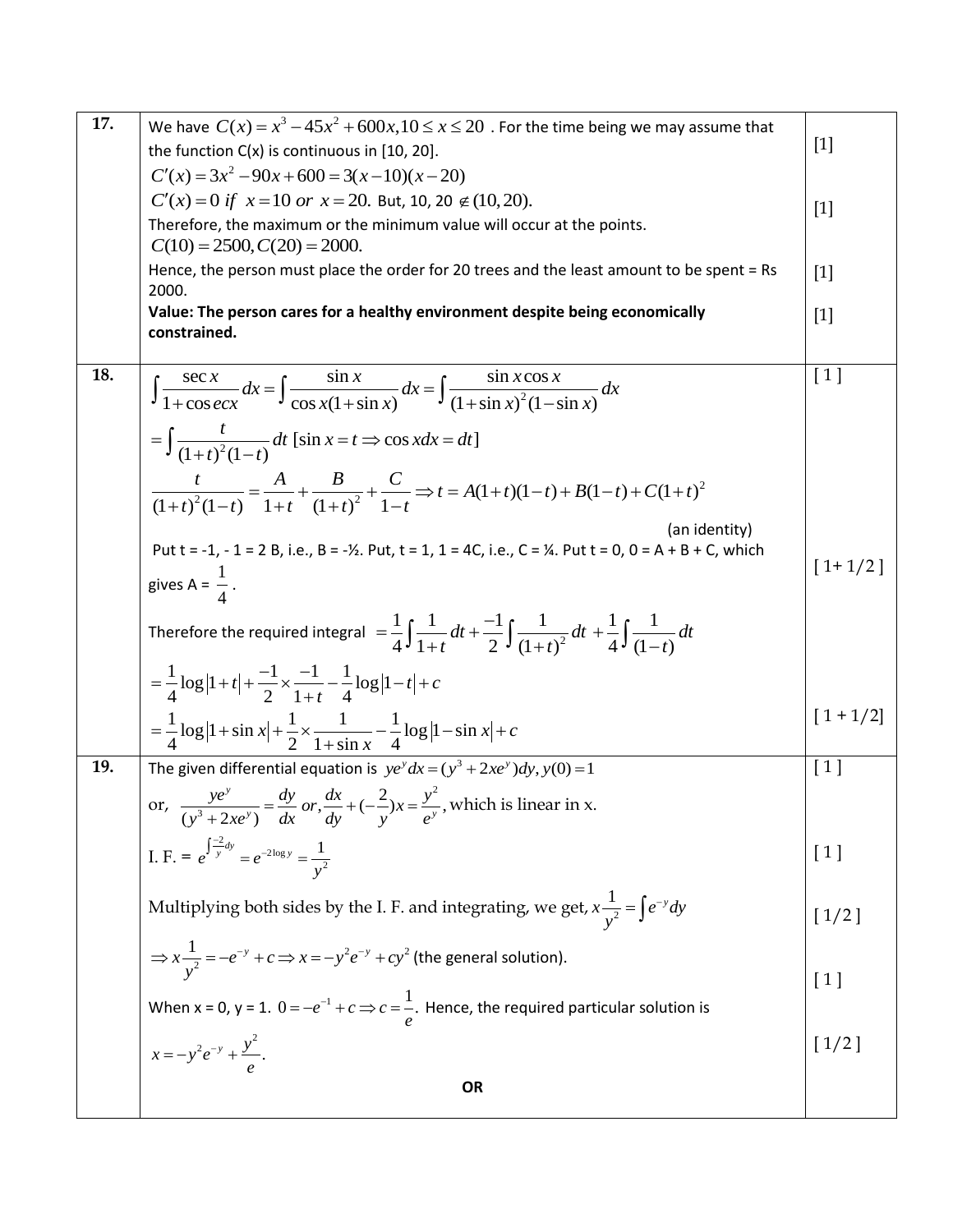|     | The given differential equation is $(x - y)dy = (x + 2y)dx$ or, $\frac{dy}{dx} = \frac{x + 2y}{x - y} = \frac{1 + 2y}{1 - y} = f(\frac{y}{x})$ ,                                                                           | [1]                                             |
|-----|----------------------------------------------------------------------------------------------------------------------------------------------------------------------------------------------------------------------------|-------------------------------------------------|
|     | hence, homogeneous.<br>Put $y = v x \Rightarrow \frac{dy}{dx} = v + x \frac{dv}{dx}$ . The equation becomes $v + x \frac{dv}{dx} = \frac{1+2v}{1-v}$ or, $\frac{1-v}{v^2 + v + 1} dv = \frac{dx}{x}$                       | $\lceil 1 \rceil$                               |
|     | or, $\frac{-1}{2} \times \frac{2v+1-3}{v^2+v+1}dv = \frac{dx}{x}$ or, $\left[\frac{2v+1}{v^2+v+1} + \frac{-3}{v^2+2v \times \frac{1}{2} + (\frac{1}{2})^2 + \frac{3}{4}}\right]dv = \frac{-2dx}{x}$                        |                                                 |
|     | Integrating, we get $\int \frac{2v+1}{v^2+v+1} dv + \int \frac{-3}{(v+\frac{1}{2})^2+(\frac{\sqrt{3}}{2})^2} dv = \int \frac{-2ax}{x}$                                                                                     |                                                 |
|     | or, $\log(v^2 + v + 1) - \frac{3 \times 2}{\sqrt{3}} \tan^{-1} \frac{v + \frac{1}{2}}{\frac{\sqrt{3}}{2}} = -2\log x  + c$                                                                                                 |                                                 |
|     | or, $\log(y^2 + xy + x^2) - 2\sqrt{3} \tan^{-1} \frac{2y + x}{\sqrt{3}x} = c$ (the general solution).                                                                                                                      | [2]                                             |
| 20. | $\vec{a}\times(\vec{a}+\vec{b}+\vec{c})=\vec{a}\times\vec{0}$                                                                                                                                                              | $\lceil 1 \rceil$                               |
|     | $\Rightarrow \vec{a} \times \vec{b} + \vec{a} \times \vec{c} = \vec{0} \Rightarrow \vec{a} \times \vec{b} = \vec{c} \times \vec{a}$                                                                                        |                                                 |
|     | $\vec{b} \times (\vec{a} + \vec{b} + \vec{c}) = \vec{b} \times \vec{0}$                                                                                                                                                    | $\begin{bmatrix} 1 \\ 1/2 \\ 1/2 \end{bmatrix}$ |
|     | $\Rightarrow \vec{b} \times \vec{c} = \vec{a} \times \vec{b} \therefore \vec{a} \times \vec{b} = \vec{b} \times \vec{c} = \vec{c} \times \vec{a}$                                                                          |                                                 |
|     | $\begin{bmatrix} \vec{a} & \vec{b} & \vec{c} \end{bmatrix} = \vec{a} \cdot (\vec{b} \times \vec{c}) = \vec{a} \cdot (\vec{a} \times \vec{b})$                                                                              | $[1/2]$                                         |
|     | $= 0$ [As the scalar triple product of three vectors is zero if any two of them are equal.]                                                                                                                                | $[1/2]$                                         |
| 21. | General point on the first line is $(\lambda - 2, 2\lambda + 3, 4\lambda - 1)$ .                                                                                                                                           | [1/2]<br>[1/2]                                  |
|     | General point on the second line is $(2\mu+1,3\mu+2,4\mu+3)$ .                                                                                                                                                             | $\left[1/2\right]$                              |
|     | Direction ratios of the required line are $(\lambda-3, 2\lambda+2, 4\lambda-2)$ .                                                                                                                                          |                                                 |
|     | Direction ratios of the same line may be $\langle 2\mu, 3\mu+1, 4\mu+2 \rangle$ .                                                                                                                                          | $[1/2]$                                         |
|     | Therefore, $\frac{\lambda - 3}{2\mu} = \frac{2\lambda + 2}{3\mu + 1} = \frac{4\lambda - 2}{4\mu + 2}$ (1) $\Rightarrow \frac{\lambda - 3}{2\mu} = \frac{2\lambda + 2}{3\mu + 1} = \frac{2\lambda - 1}{2\mu + 1} = k$ (say) |                                                 |
|     | $\Rightarrow \lambda - 3 = 2\mu k, 2\lambda + 2 = (3\mu + 1)k, 2\lambda - 1 = (2\mu + 1)k$                                                                                                                                 |                                                 |
|     | $\Rightarrow \frac{\lambda-3}{2} = \mu k, 2\lambda + 2 = 3 \times \frac{\lambda-3}{2} + k, 2\lambda - 1 = \lambda - 3 + k$                                                                                                 |                                                 |
|     | $\Rightarrow k = \frac{4\lambda + 4 - 3\lambda + 9}{2} = \lambda + 2 \Rightarrow \lambda = 9, \mu = \frac{3}{11}$ , which satisfy (1).                                                                                     | [1]                                             |
|     | Therefore, the direction ratios of the required line are $\langle 6, 20, 34 \rangle$ or, $\langle 3, 10, 17 \rangle$ .                                                                                                     | $[1/2]$                                         |
|     | Hence, the required equation of the line is $\frac{x-1}{3} = \frac{y-1}{10} = \frac{z-1}{17}$ .                                                                                                                            |                                                 |
|     |                                                                                                                                                                                                                            | $[1/2]$                                         |
|     |                                                                                                                                                                                                                            |                                                 |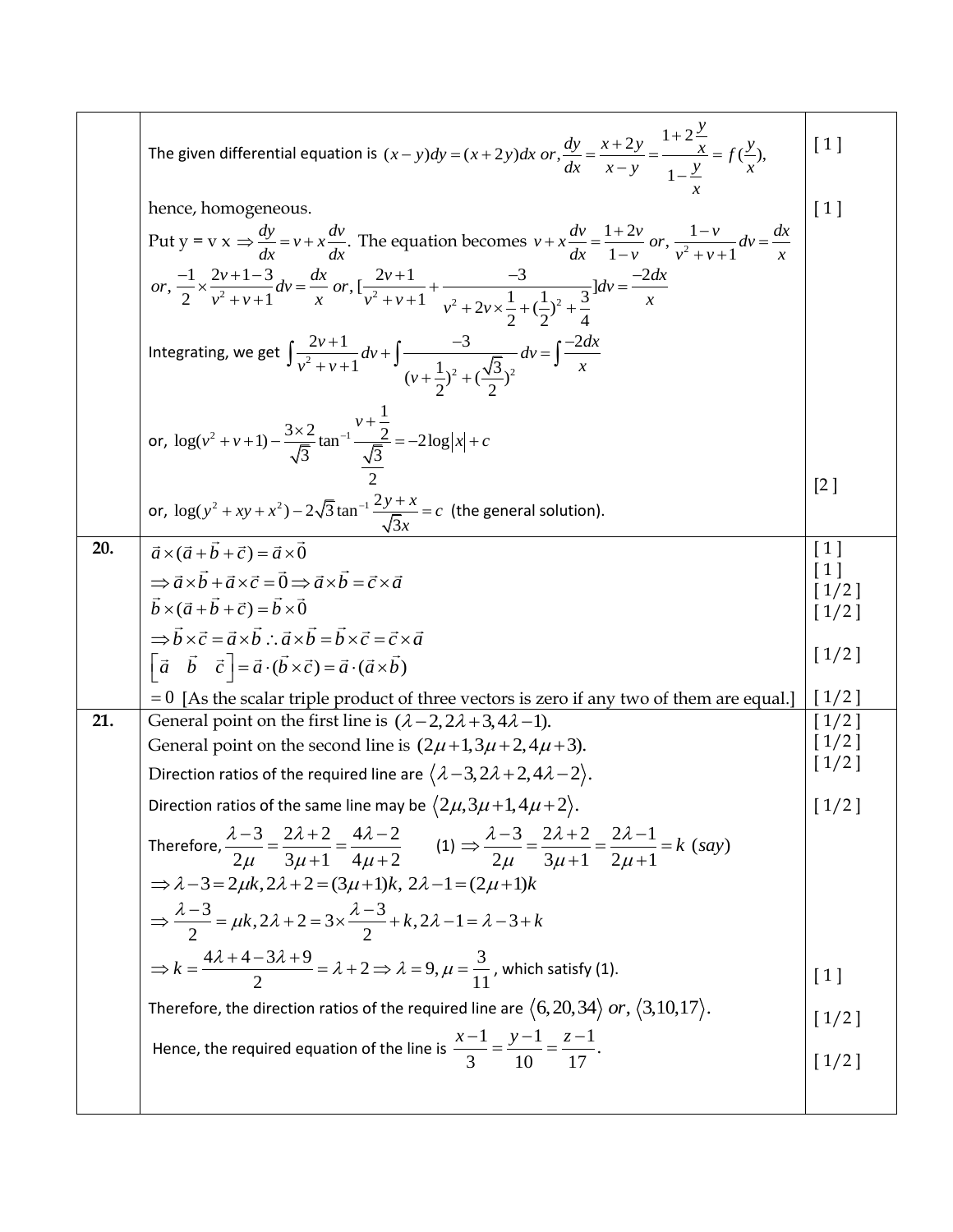| 22. | Let $E_1$ = Bag I is chosen, $E_2$ = Bag II is chosen, $E_3$ = Bag III is chosen, A = The two balls drawn<br>from the chosen bag are white and red.                                                  |       |                                                         |                                                                                                                                                                                                                                                                                                                                                                   | [1]              |
|-----|------------------------------------------------------------------------------------------------------------------------------------------------------------------------------------------------------|-------|---------------------------------------------------------|-------------------------------------------------------------------------------------------------------------------------------------------------------------------------------------------------------------------------------------------------------------------------------------------------------------------------------------------------------------------|------------------|
|     | $P(E_1) = \frac{1}{3} = P(E_2) = P(E_3),$                                                                                                                                                            |       |                                                         |                                                                                                                                                                                                                                                                                                                                                                   |                  |
|     |                                                                                                                                                                                                      |       |                                                         | [2]                                                                                                                                                                                                                                                                                                                                                               |                  |
|     | $P(A   E_1) = \frac{1}{6} \times \frac{3}{6} \times 2, P(A   E_2) = \frac{2}{4} \times \frac{1}{4} \times 2, P(A   E_3) = \frac{4}{9} \times \frac{2}{9} \times 2.$                                  |       |                                                         |                                                                                                                                                                                                                                                                                                                                                                   |                  |
|     |                                                                                                                                                                                                      |       | By Bayes's Theorem, the required probability =          |                                                                                                                                                                                                                                                                                                                                                                   |                  |
|     |                                                                                                                                                                                                      |       |                                                         | $\frac{1}{2} \times \frac{4}{2} \times \frac{2}{2} \times 2$                                                                                                                                                                                                                                                                                                      |                  |
|     |                                                                                                                                                                                                      |       |                                                         |                                                                                                                                                                                                                                                                                                                                                                   | [1]              |
|     |                                                                                                                                                                                                      |       |                                                         | $P(E_3   A) = \frac{P(E_3) \times P(A   E_3)}{\sum_{i=1}^3 P(E_i) \times P(A   E_i)} = \frac{\frac{1}{3} \times \frac{1}{9} \times \frac{2}{9} \times 2}{\frac{1}{3} \times \frac{1}{6} \times \frac{3}{6} \times 2 + \frac{1}{3} \times \frac{2}{4} \times \frac{1}{4} \times 2 + \frac{1}{3} \times \frac{4}{9} \times \frac{2}{9} \times 2} = \frac{64}{199}.$ |                  |
| 23. |                                                                                                                                                                                                      |       | Let X denotes the random variable. Then $X = 0$ , 1, 2. |                                                                                                                                                                                                                                                                                                                                                                   |                  |
|     | $P(X = 0) = \frac{{}^{16}C_2}{{}^{20}C_2} = \frac{60}{95}, P(X = 1) = \frac{{}^{4}C_1 \times {}^{16}C_1}{{}^{20}C_2} = \frac{32}{95}, P(X = 2) = \frac{{}^{4}C_2}{{}^{20}C_2} = \frac{3}{95}.$       |       |                                                         | $[1 + 1/2]$                                                                                                                                                                                                                                                                                                                                                       |                  |
|     |                                                                                                                                                                                                      |       |                                                         |                                                                                                                                                                                                                                                                                                                                                                   |                  |
|     | X <sub>i</sub>                                                                                                                                                                                       | $p_i$ | $x_i p_i$                                               | $x_i^2 p_i$                                                                                                                                                                                                                                                                                                                                                       | $[1/2]$          |
|     | $\Omega$                                                                                                                                                                                             | 60/95 | $\Omega$                                                | $\mathbf{0}$                                                                                                                                                                                                                                                                                                                                                      |                  |
|     | $\mathbf{1}$                                                                                                                                                                                         | 32/95 | 32/95                                                   | 32/95                                                                                                                                                                                                                                                                                                                                                             |                  |
|     | $\overline{2}$                                                                                                                                                                                       | 3/95  | 6/95                                                    | 12/95                                                                                                                                                                                                                                                                                                                                                             |                  |
|     | total                                                                                                                                                                                                |       | 38/95                                                   | 44/95                                                                                                                                                                                                                                                                                                                                                             |                  |
|     |                                                                                                                                                                                                      |       |                                                         |                                                                                                                                                                                                                                                                                                                                                                   |                  |
|     | Mean = $\sum x_i p_i = \frac{38}{95} = \frac{2}{5}$                                                                                                                                                  |       |                                                         | $[1/2]$                                                                                                                                                                                                                                                                                                                                                           |                  |
|     |                                                                                                                                                                                                      |       |                                                         |                                                                                                                                                                                                                                                                                                                                                                   |                  |
|     |                                                                                                                                                                                                      |       |                                                         | $[1+1/2]$                                                                                                                                                                                                                                                                                                                                                         |                  |
|     | Variance = $\sum_{i=1}^{3} x_i^2 p_i - (\sum_{i=1}^{3} x_i p_i)^2 = \frac{44}{95} - \frac{4}{25} = \frac{144}{475}$ .                                                                                |       |                                                         |                                                                                                                                                                                                                                                                                                                                                                   |                  |
|     |                                                                                                                                                                                                      |       |                                                         |                                                                                                                                                                                                                                                                                                                                                                   |                  |
| 24. |                                                                                                                                                                                                      |       |                                                         | <b>Section D</b>                                                                                                                                                                                                                                                                                                                                                  | $\left[1\right]$ |
|     | $f \circ g : \mathbb{R} \to \mathbb{R}$ defined by $f \circ g(x) = f(g(x)) = f(x^3 + 5) = 2(x^3 + 5) - 3 = 2x^3 + 7$                                                                                 |       |                                                         |                                                                                                                                                                                                                                                                                                                                                                   |                  |
|     | Let $x_1, x_2 \in \mathbb{R}(D_{f \circ g})$ such that                                                                                                                                               |       |                                                         |                                                                                                                                                                                                                                                                                                                                                                   |                  |
|     | $f \circ g(x_1) = f \circ g(x_2) \implies 2x_1^3 + 7 = 2x_2^3 + 7 \implies x_1^3 = x_2^3 \implies x_1 = x_2$ . Hence, $f \circ g$ is one-                                                            |       |                                                         | $\lceil 1 \rceil$                                                                                                                                                                                                                                                                                                                                                 |                  |
|     | one.<br>Let $y \in \mathbb{R}( Codomain_{f \circ g})$ . Then for any $x \circ g(x) = y$ if $2x^3 + 7 = y$ , i.e., if, $2x^3 = y - 7$ , i.e., x                                                       |       |                                                         |                                                                                                                                                                                                                                                                                                                                                                   |                  |
|     | $\mathcal{E}=\sqrt[3]{\frac{y-7}{2}}$ , which $\in \mathbb{R}(D_{f\circ g})$ . Hence, for every $y\in \mathbb{R}(Codomain_{f\circ g}), \exists \sqrt[3]{\frac{y-7}{2}} \in \mathbb{R}(D_{f\circ g})$ |       |                                                         | [2]                                                                                                                                                                                                                                                                                                                                                               |                  |
|     |                                                                                                                                                                                                      |       |                                                         |                                                                                                                                                                                                                                                                                                                                                                   |                  |
|     | such that $f \circ g(\sqrt[3]{\frac{y-7}{2}}) = y$ . Hence,                                                                                                                                          |       |                                                         |                                                                                                                                                                                                                                                                                                                                                                   |                  |
|     | $f \circ g$ is onto.                                                                                                                                                                                 |       |                                                         |                                                                                                                                                                                                                                                                                                                                                                   |                  |
|     | Since, $f \circ g$ is both one-one and onto, it is invertible.                                                                                                                                       |       |                                                         | $\left\lceil \frac{1}{2} \right\rceil$                                                                                                                                                                                                                                                                                                                            |                  |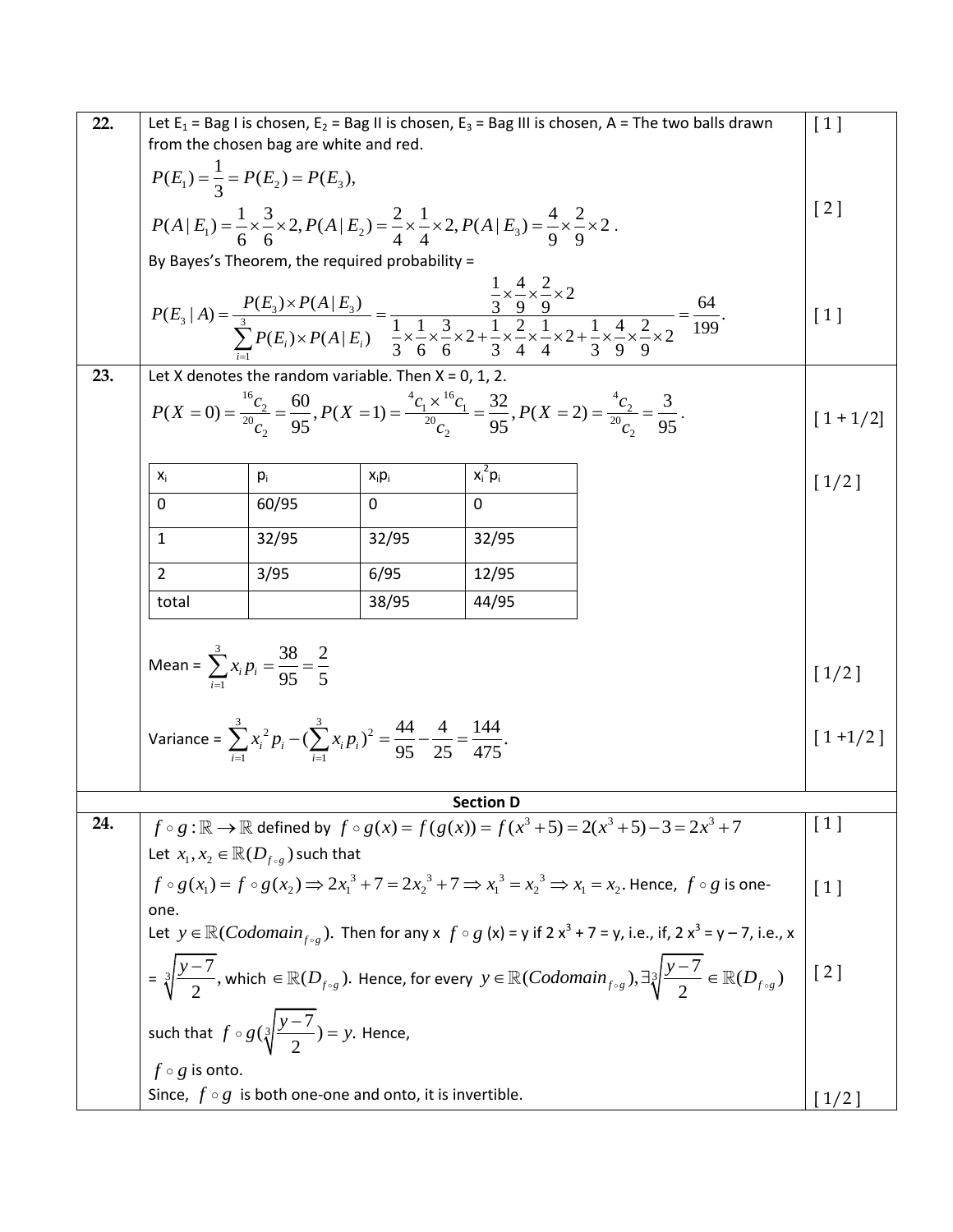|     | $(f \circ g)^{-1} : \mathbb{R} \to \mathbb{R}$ defined by $(f \circ g)^{-1}(x) = \sqrt[3]{\frac{x-7}{2}}$                                                                                                                                                              | $\lceil 1 \rceil$  |
|-----|------------------------------------------------------------------------------------------------------------------------------------------------------------------------------------------------------------------------------------------------------------------------|--------------------|
|     | $(f \circ g)^{-1}(9) = \sqrt[3]{\frac{9-7}{2}} = 1.$                                                                                                                                                                                                                   | $[1/2]$            |
|     | OR                                                                                                                                                                                                                                                                     |                    |
|     | Let $a, b \in \mathbb{R}$ such that $a = 0$ , $b \neq 0$ .                                                                                                                                                                                                             |                    |
|     | Then $a * b =  a  + b =  0  + b = b$ , $b * a = b$ , $\therefore a * b = b * a$                                                                                                                                                                                        | [1]                |
|     | Let $a, b \in \mathbb{R}$ such that $a \neq 0$ , $b = 0$ .                                                                                                                                                                                                             | $\lceil 1 \rceil$  |
|     | Then $a * b = a, b * a =  b  + a =  0  + a = a, \therefore a * b = b * a$                                                                                                                                                                                              |                    |
|     | Let $a, b \in \mathbb{R}$ such that a = 0, b = 0. Then $a * b = a = 0$ , $b * a = b = 0$ , $\therefore a * b = b * a$ .                                                                                                                                                | [1]                |
|     | Now we need to check whether * is commutative. One more case is needed to be                                                                                                                                                                                           |                    |
|     | examined. Let $a,b \in \mathbb{R}$ such that $a \ne 0$ , $b \ne 0$ . Then $a * b =  a  + b$ , $b * a =  b  + a$ and $a * b$                                                                                                                                            |                    |
|     | may not be equal to $b*a$ , e.g., (-1) $*$ 2=3, 2 $*$ (-1) = 1, hence, (-1) $*$ 2 $\neq$ 2 $*$ (-1). Thus $*$ is                                                                                                                                                       |                    |
|     | not commutative.<br>The element $e \in \mathbb{R}$ will be the identity element for $*$ if $a * e = e * a = a$ for all $a \in \mathbb{R}$ .                                                                                                                            | [1]                |
|     | $a*e = a$ provided e = 0 and $e*a = a$ provided e = 0 (As $0*0 = 0$ and $0*a =  0  + a = a$ for                                                                                                                                                                        |                    |
|     | $a \neq 0$ ). Hence, 0 is the identity element for $*$ .                                                                                                                                                                                                               | [2]                |
| 25. | $ A  = 3(3-6) + (-2)(-12-14) + 1(12+7) = 62 \neq 0.$                                                                                                                                                                                                                   | [1]                |
|     | Hence, $A^{-1}$ exists. Let $c_{ij}$ represent the cofactor of (i, j) <sup>th</sup> element of A. Then,                                                                                                                                                                |                    |
|     |                                                                                                                                                                                                                                                                        |                    |
|     | $c_{11} = -3$ , $c_{12} = 26$ , $c_{13} = 19$ , $c_{21} = 9$ , $c_{22} = -16$ , $c_{23} = 5$ , $c_{31} = 5$ , $c_{32} = -2$ , $c_{33} = -11$ .                                                                                                                         |                    |
|     | adjA = $\begin{bmatrix} -3 & 9 & 5 \\ 26 & -16 & -2 \\ 19 & 5 & -11 \end{bmatrix}$                                                                                                                                                                                     |                    |
|     |                                                                                                                                                                                                                                                                        |                    |
|     |                                                                                                                                                                                                                                                                        |                    |
|     |                                                                                                                                                                                                                                                                        | $\left[ 2 \right]$ |
|     | $A^{-1} = \frac{1}{62} \begin{bmatrix} -3 & 9 & 5 \\ 26 & -16 & -2 \\ 19 & 5 & -11 \end{bmatrix}$                                                                                                                                                                      |                    |
|     |                                                                                                                                                                                                                                                                        |                    |
|     | The given system of equations is equivalent to the matrix equation                                                                                                                                                                                                     |                    |
|     |                                                                                                                                                                                                                                                                        |                    |
|     | $A'X = B$ , where $X = \begin{bmatrix} x \\ y \\ z \end{bmatrix}, B = \begin{bmatrix} 14 \\ 4 \\ 0 \end{bmatrix}.$                                                                                                                                                     |                    |
|     | $\Rightarrow X = (A')^{-1}B = (A^{-1})'B$                                                                                                                                                                                                                              |                    |
|     |                                                                                                                                                                                                                                                                        | $[1]$              |
|     | $=\frac{1}{62}\begin{bmatrix} -3 & 20 & 19 \\ 9 & -16 & 5 \\ 5 & -2 & -11 \end{bmatrix} \begin{bmatrix} 14 \\ 4 \\ 0 \end{bmatrix} = \frac{1}{62} \begin{bmatrix} 62 \\ 62 \\ 62 \end{bmatrix} = \begin{bmatrix} 1 \\ 1 \\ 1 \end{bmatrix}$ Hence, x = 1, y = 1, z = 1 |                    |
|     |                                                                                                                                                                                                                                                                        |                    |
|     | <b>OR</b>                                                                                                                                                                                                                                                              | $\left[ 2 \right]$ |
|     |                                                                                                                                                                                                                                                                        |                    |
|     |                                                                                                                                                                                                                                                                        |                    |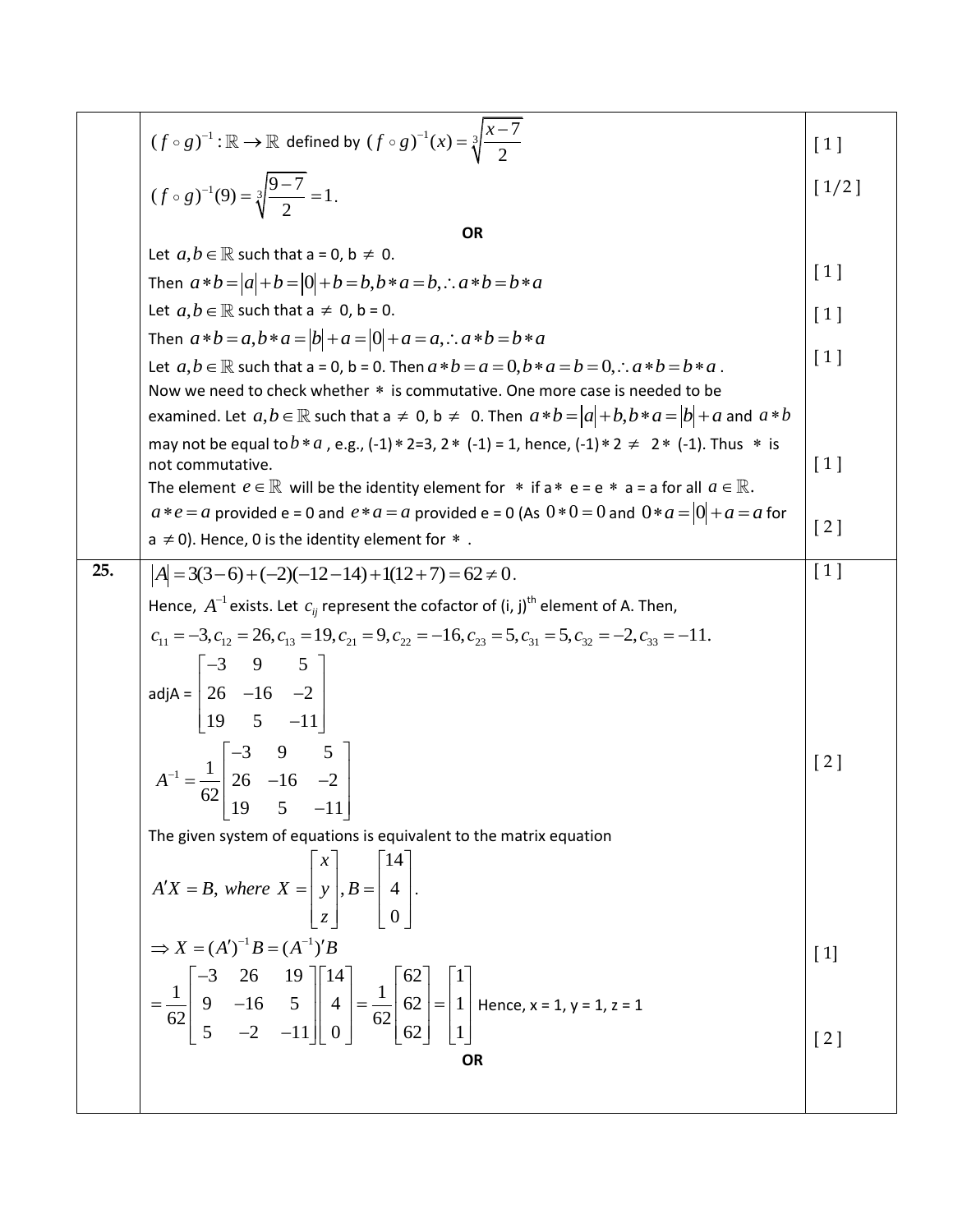$$
\begin{bmatrix}\n2 & 1 & 1 \\
1 & 0 & 1 \\
0 & 2 & -1\n\end{bmatrix} =\n\begin{bmatrix}\n1 & 0 & 0 \\
0 & 1 & 0 \\
0 & 0 & 1\n\end{bmatrix}\nA =\n\begin{bmatrix}\n1 & 0 & 1 \\
2 & 1 & 1 \\
0 & 2 & -1\n\end{bmatrix} =\n\begin{bmatrix}\n0 & 1 & 0 \\
1 & 0 & 0 \\
0 & 0 & 1\n\end{bmatrix}\nA =\n\begin{bmatrix}\n0 & 1 & 0 \\
0 & 1 & 0 \\
0 & 0 & 1\n\end{bmatrix}
$$
\n
$$
= \n\begin{bmatrix}\n1 & 0 & 1 \\
0 & 1 & -1 \\
0 & 1 & -1 \\
0 & 0 & 1\n\end{bmatrix} =\n\begin{bmatrix}\n0 & 1 & 0 \\
1 & -2 & 0 \\
-2 & 4 & 1\n\end{bmatrix}\nA =\n\begin{bmatrix}\n0 & 1 & 0 \\
0 & 1 & 0 \\
-2 & 4 & 1\n\end{bmatrix}
$$
\n
$$
= \n\begin{bmatrix}\n1 & 0 & 0 \\
0 & 1 & 0 \\
0 & 0 & 1\n\end{bmatrix} =\n\begin{bmatrix}\n2 & -3 & -1 \\
-1 & 2 & 1 \\
-2 & 4 & 1\n\end{bmatrix}\nA =\n\begin{bmatrix}\n2 & -3 & -1 \\
-1 & 2 & 1 \\
-2 & 4 & 1\n\end{bmatrix}
$$
\n
$$
X = \begin{bmatrix}\n1 & 0 & 1 \\
-1 & 2 & 1 \\
-2 & 4 & 1\n\end{bmatrix}
$$
\n
$$
X = \begin{bmatrix}\n1 & 0 & 1 \\
-1 & 2 & 1 \\
-2 & 4 & 1\n\end{bmatrix}
$$
\n
$$
X = \begin{bmatrix}\n1 & 0 & 1 \\
-1 & 2 & 1 \\
-2 & 4 & 1\n\end{bmatrix} =\n\begin{bmatrix}\n0 & 1 & 0 \\
0 & 1 & 0 \\
-2 & 4 & 1\n\end{bmatrix} =\n\begin{bmatrix}\n0 & 1 & 0 \\
0 & 1 & 0 \\
-2 & 1 & 1\n\end{bmatrix} =\n\begin{bmatrix}\n0 & 1 & 0 \\
0 & 1 & 0 \\
-2 & 1 & 1\n\end{bmatrix} =\n\begin{bmatrix}
$$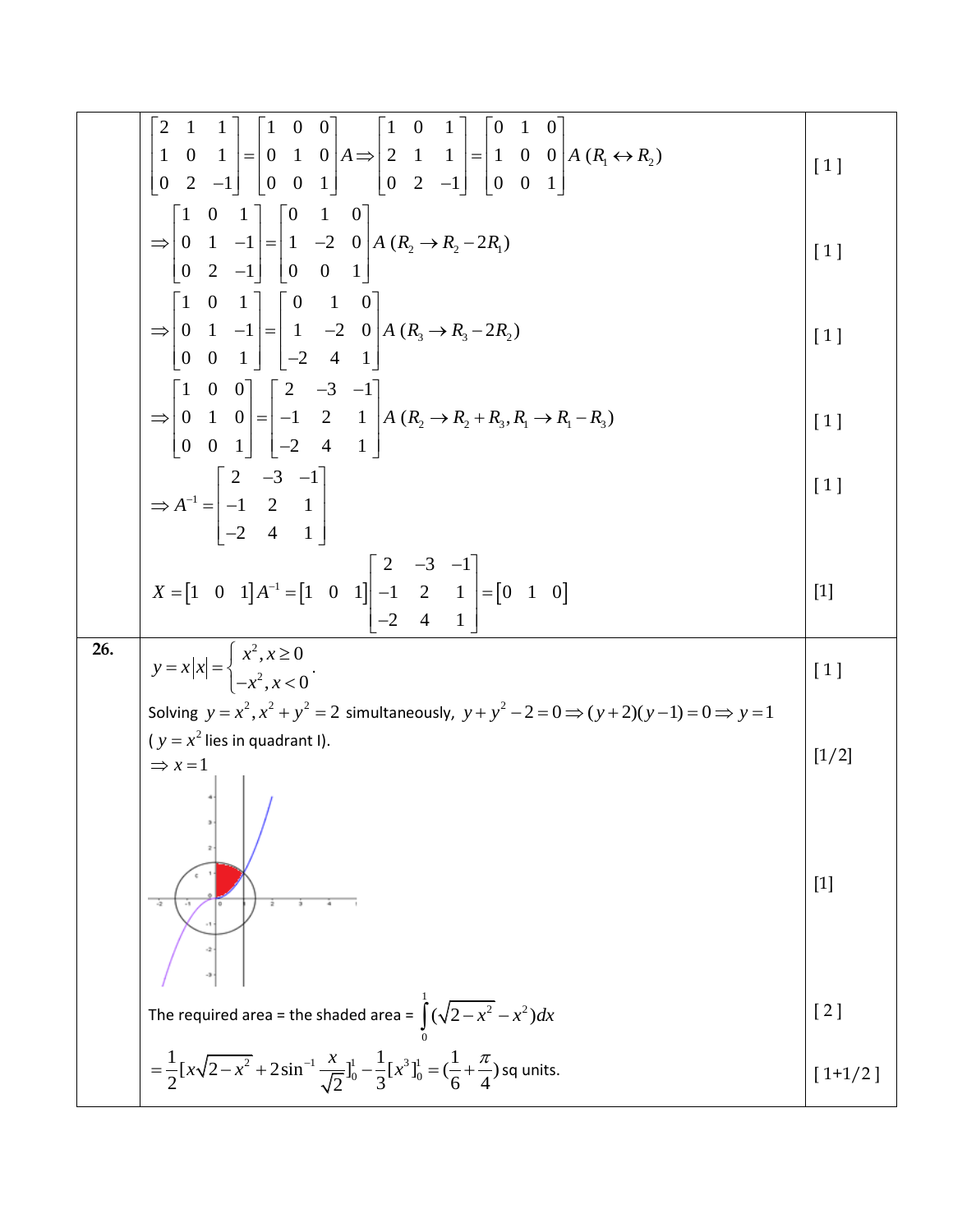$$
\int \frac{27.}{1000} \text{ The given definite integral } = 1 = \int_{-\frac{\pi}{4}}^{\frac{\pi}{4}} \frac{x}{2 - \cos 2x} dx + \frac{\pi}{4} \int_{-\frac{\pi}{4}}^{\frac{\pi}{4}} \frac{1}{2 - \cos 2x} dx
$$
\n
$$
f(x) = \frac{x}{2 - \cos 2x}, f(-x) = \frac{-x}{2 - \cos 2x} dx = -f(x).
$$
\nHence, f is odd. Therefore,  $\int_{-\frac{\pi}{4}}^{\frac{\pi}{4}} \frac{x}{2 - \cos 2x} dx = 0$ \n
$$
g(x) = \frac{1}{2 - \cos 2x}, g(-x) = \frac{1}{2 - \cos 2x} = g(x).
$$
\nHence, g is even. Thus,  $\int_{-\frac{\pi}{4}}^{\frac{\pi}{4}} \frac{1}{2 - \cos 2x} dx = 2 \int_{0}^{\frac{\pi}{4}} \frac{1}{2 - \cos 2x} dx.$ \n
$$
= \frac{\pi}{2} \int_{0}^{\frac{\pi}{4}} \frac{1}{1 - \cos 2x} dx = \frac{\pi}{2} \int_{0}^{\frac{\pi}{4}} \frac{1}{1 + 2 \sin^2 x} dx
$$
\n
$$
= \frac{\pi}{2} \int_{0}^{\frac{\pi}{4}} \frac{1}{1 - \sin^2 x + 2 \tan^2 x} dx = \frac{\pi}{2} \int_{0}^{\frac{\pi}{4}} \frac{1}{1 + 2 \sin^2 x} dx = \frac{\pi}{2} \int_{0}^{\frac{\pi}{4}} \frac{1}{1 + 3x} dt \text{ [tan } x = t \Rightarrow \sec^2 x dx = dt]
$$
\n
$$
= \frac{\pi}{2} \times \frac{1}{3} \int_{0}^{\frac{\pi}{4}} \frac{1}{\frac{1}{3}} dx
$$
\nLet f(x) = 3x^2 - 2x + 4. Then the given definite integral =
$$
\int_{-\frac{\pi}{2}}^{\frac{\pi}{2}} f(x) dx = \lim_{x \to 0} h \sum_{r=1}^{m} f(-2 + rh), \text{ where } nh = 4.
$$
\n
$$
f(-2 + rh) = 3(-2 + rh) - 2(-2 + rh) + 4 = 3r^2h^2 - 14rh + 20
$$
\n
$$
\int_{-\frac{\pi}{2}}
$$